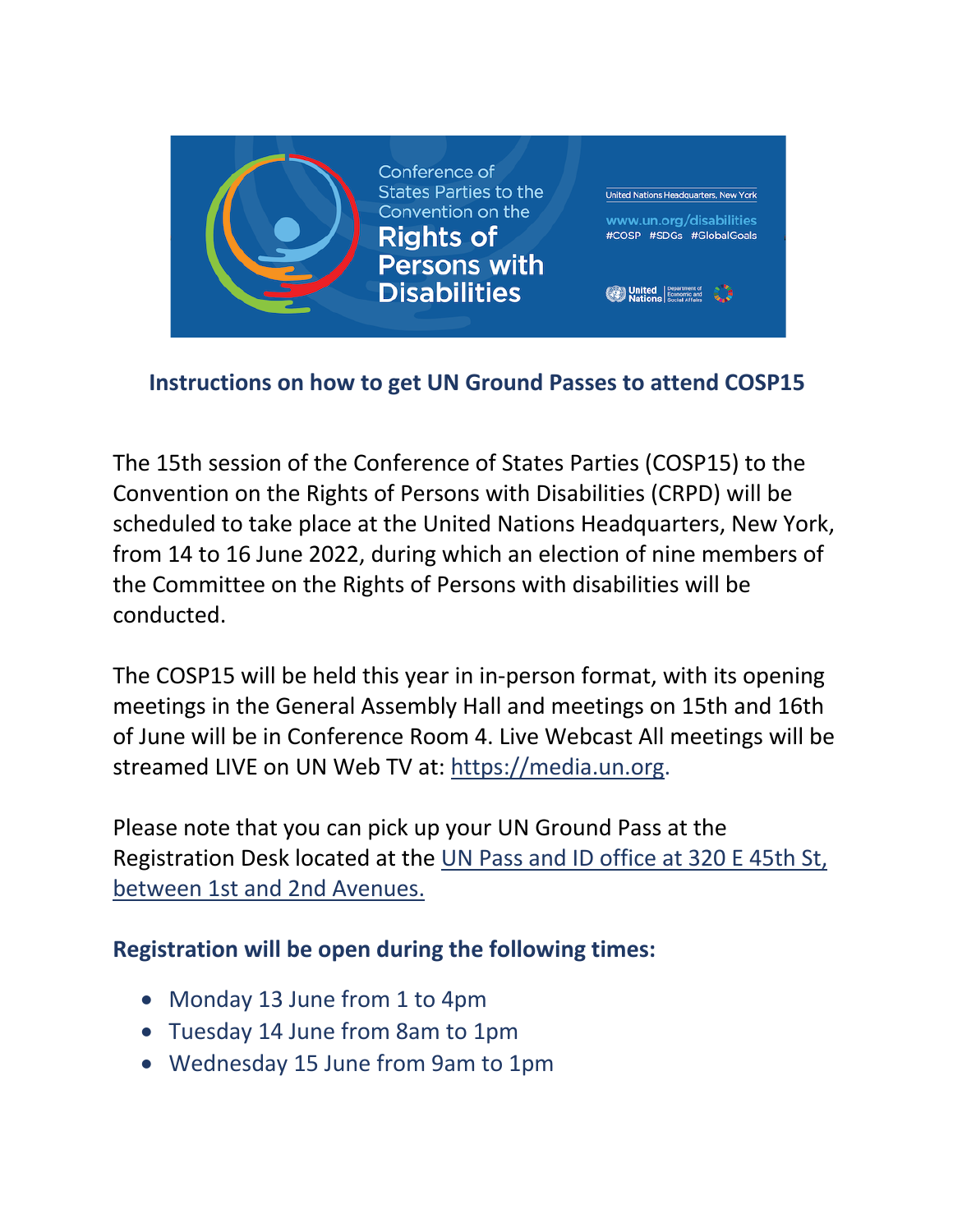## **Participants must bring:**

• A government-issued identification, such as a passport or driver's license.

## **COVID-19 Related Measures:**

The COVID-19 case, hospitalization and transmission rates have significantly improved in New York City and the tri-state area. New York State and local authorities have recently lifted or revised their pandemic mitigation measures.

The re-opening of the United Nations Headquarters has therefore been closely guided by the United States Centers for Disease Control and New York City and State health guidelines. As such, please note that:

- Vaccination will remain mandatory. The certification of your vaccination status will continue to follow the procedure outlined in our last communication.
- The use of masks throughout the premises is voluntary. We strongly recommend the use of masks in common spaces at United Nations Headquarters.
- All panelists and NHRIs entering the UNHQ confirm they have not had symptoms consistent with COVID-19 in the last 5 days or a positive COVID test result in the last 5 days.
- Persons experiencing COVID-19 symptoms or symptoms of an upper respiratory tract infection such as seasonal flu are required to stay at home.
- Panelists and NHRIs are reminded to carry proof of COVID-19 vaccination while on UN premises in New York and must be prepared to show them if requested to do so by UN personnel.